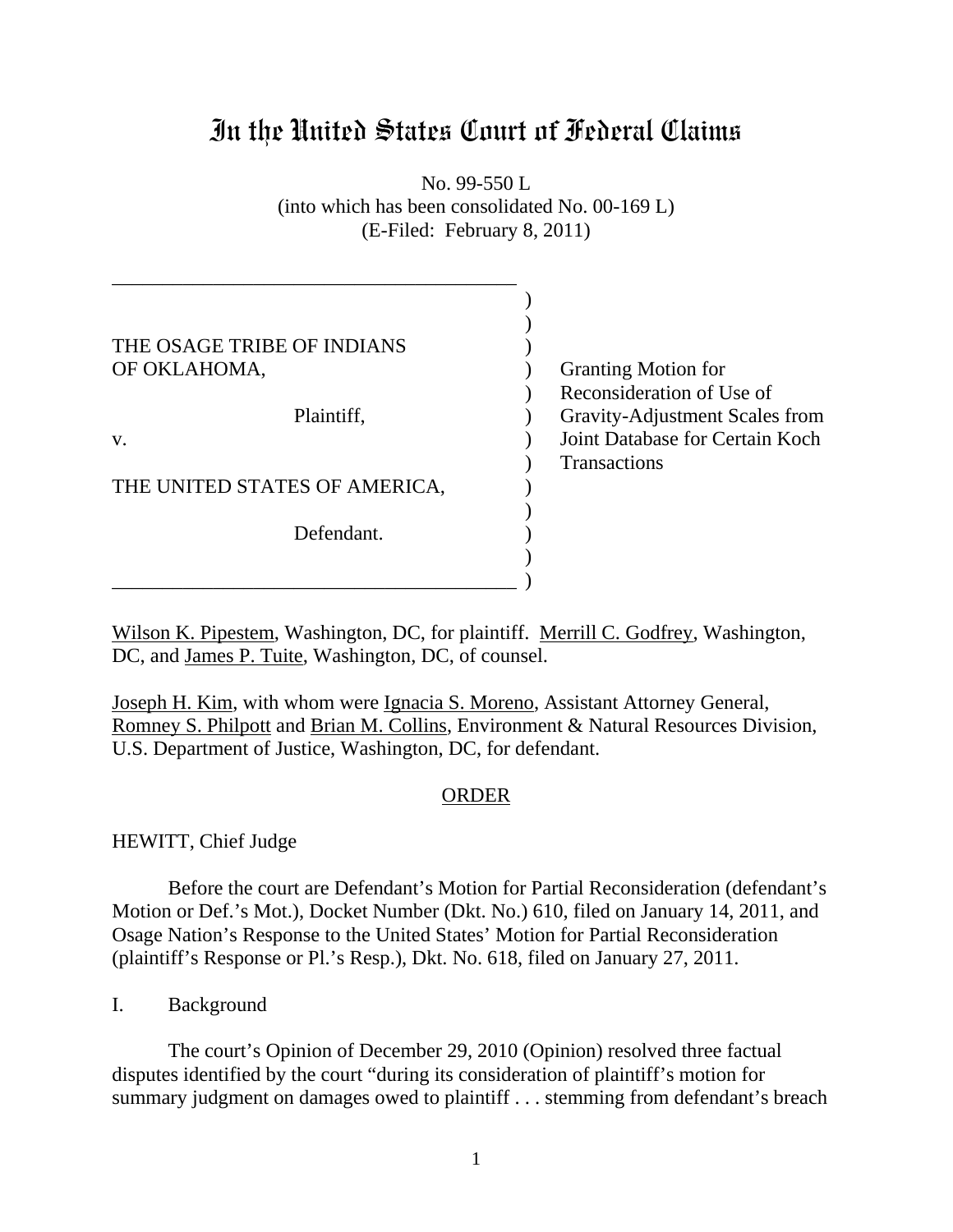of its fiduciary duty to collect, deposit and invest revenues generated from Osage oil leases." Opinion of Dec. 29, 2010, Dkt. No. 605, at 4-5. These three factual disputes have been broadly characterized by the court as the Koch data issue, the gravity adjustment issue and the interest credit issue. Id. at 5. Defendant requests that the court reconsider the portion of its Opinion analyzing the gravity adjustment issue, specifically "Whether Mr. Reineke's Use of the Gravity-Adjustment Scales from the Joint Database for Koch Transactions Is Reasonable." See Def.'s Mot. 1; see generally Opinion of Dec. 29, 2010 at 77-81.

In Osage Tribe of Indians of Oklahoma v. United States (Osage II), 72 Fed. Cl. 629, 631 (2006), the court held that "the United States violated its duty as trustee of the Osage mineral estate by failing to collect all moneys due from Osage oil leases and to deposit and invest those moneys as required by statute and according to the fiduciary duty owed to the Osage Tribe." In an effort to determine royalty values in accordance with the law of Osage II--and as a result of defendant's failure to collect and maintain data required of it under regulations that were in effect from January 1981 to September 12, 1990, 25 C.F.R. § 183.11(a)(2) (1975) (1974 Regulations)--defendant's expert (Mr. Martin) and plaintiff's expert (Mr. Reineke) developed a Joint Database, Opinion of Dec. 29, 2010 at 13. However, the Joint Database lacked certain data relevant under the 1974 Regulations. Id. Plaintiff subpoenaed Koch Industries, Inc. (Koch), a major oil purchaser, to help supply this information. Id. Koch provided plaintiff with "Top 50 Lists" for each day from January 1981 to December 1990. Id.

In connection with their generation of the Joint Database, the experts also "developed gravity-adjustment scales for each month for each of the major purchasers." Id. at 14-15. Ideally, Mr. Reineke and Mr. Martin would have had available to them "the gravity scales for each and every purchaser for all the timeframes and . . . the 40[-]degree price for each purchaser," June 30 and July 1, 2010 Revised and Corrected Transcript (Tr.) 309:20-24 (Mr. Reineke), Dkt. Nos. 575, 577; however, because this information was unavailable, the experts "determined the posted prices and gravity tables from the various pricing bulletins of the major purchasers or published reports of pricing bulletins," Def.'s Resp. to Pl.'s Am. Mot. for Partial Summ. J. (Def.'s Resp.), Dkt. No. 420, Ex. A (Decl. and Expert Rpt. of Ronnie A. Martin) ¶ 19; see also id. ¶ 11. In accordance with the court's Osage II ruling, Mr. Martin and Mr. Reineke applied these gravity scales to each of the transactions in the Joint Database to normalize the highest offered prices to the 40-degree gravity standard. Opinion of Dec. 29, 2010 at 15-16, 77.

In its response to plaintiff's May 18, 2009 amended motion for summary judgment, defendant argued that Mr. Reineke "created fabricated 40-degree prices when he gravity-adjusted prices from the Joint Database from certain transactions involving Koch." Def.'s Mot. 2 (citing Opinion of Dec. 29, 2010 at 16-17); see Def.'s Resp. at 17- 18. In the court's opinion on plaintiff's amended motion for summary judgment, the court stated that defendant was "asking the court to draw an inference against the Tribe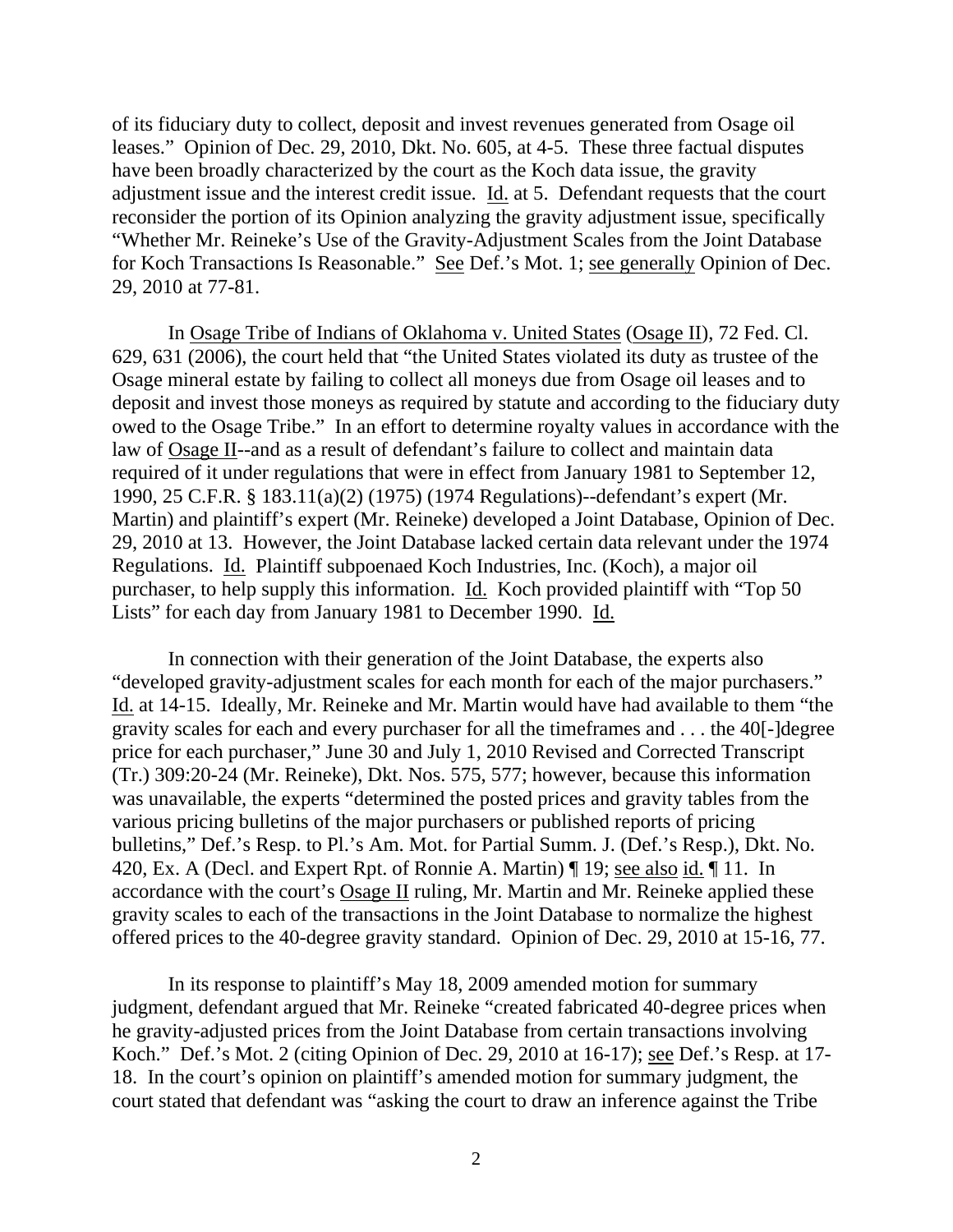that is not supported by the evidence and is likely contrary to the facts." Osage Tribe of Indians of Oklahoma v. United States (Osage IV), 93 Fed. Cl. 1, 21 (2010); see generally Pl. Osage Nation's Amended Mot. for Summ. J. on all Oil-Royalty Under-Collection Claims for July 1974 to Dec. 2000 and all Deposit-Lag, Excessive-Cash-Balance, and Investment-Yield Claims for Accounts 7386 and 7886 for United States Fiscal Years 1973 to 1992, Dkt. No. 407.

On April 26, 2010, just prior to the court's issuance of Osage IV, defendant filed a Further Motion Regarding Koch Data, Dkt. No. 514. See Opinion of Dec. 29, 2010 at 20; Def.'s Mot. 3. Pursuant to discussions held in telephonic status conferences on May 4 and May 5, 2010, the court issued an order granting defendant access to the tables and fields within Koch's crude oil database that were used in developing the Top 50 Lists. Opinion of Dec. 29, 2010 at 21; Def.'s Mot. 3. Mr. Martin reviewed the recently accessed portions of the Koch crude oil database and concluded that it "corroborated his earlier analysis . . . that the 40-degree prices related to certain Koch transactions that [Mr. Reineke] had calculated differed from the actual, historical Koch 40-degree prices." Def.'s Mot. 3; see Opinion of Dec. 29, 2010 at 77. In its pretrial filings, defendant indicated that it would be introducing testimony from Mr. Martin showing that the newly accessed Koch data "demonstrated the inaccuracy of Mr. Reineke's price calculations." Def.'s Mot. 3; see Opinion of Dec. 29, 2010 at 77. On June 16, 2010 plaintiff filed a motion in limine, arguing that "Mr. Reineke's methods for gravity adjusting Osage County purchase prices in the Joint Data[b]ase . . . are not within the scope of the upcoming trial, because they were already rejected in Osage IV . . . ." Pl. Osage Nation's Mot. in Limine to Exclude Irrelevant Testimony by Def.'s Expert Ronnie Martin, and Mot. to Expedite, Dkt. No. 533, at 2. In response, the court denied plaintiff's motion in limine "[i]n light of the new [Koch] information that defendant ha[d] obtained," and ordered that Mr. Reineke be made available for deposition regarding gravity adjustment. Order of June 21, 2010, Dkt. No. 539, at 2.

At the June 30 and July 1, 2010 trial, defendant argued that using the actual 40 degree prices found within the Koch database, rather than the 40-degree prices calculated by Mr. Reineke using the Joint Database gravity scales, results in "'the most accurate calculation possible'" for Koch transactions. Opinion of Dec. 29, 2010 at 78 (quoting Tr. 549:22-25 (Mr. Martin)); see Tr. 549:1-18 (Mr. Martin) (stating that, although he had used the Joint Database gravity scales in his 2009 expert report, he has found "more accurate data from the Koch [T]op 50 [Lists]," that allowed him to "simply substitute[] the 40[-]degree price that Koch had for Osage leases into Mr. Reineke's model instead of the 40[-] degree price that [Mr. Reineke] calculated [from the Joint Database gravityadjustment scales]").

Plaintiff countered that both Mr. Reineke and Mr. Martin had consistently used the "agreed-to gravity scales" in the Joint Database "to calculate gravity-adjusted offered prices using the purchase prices of major purchases in the Joint Database." Opinion of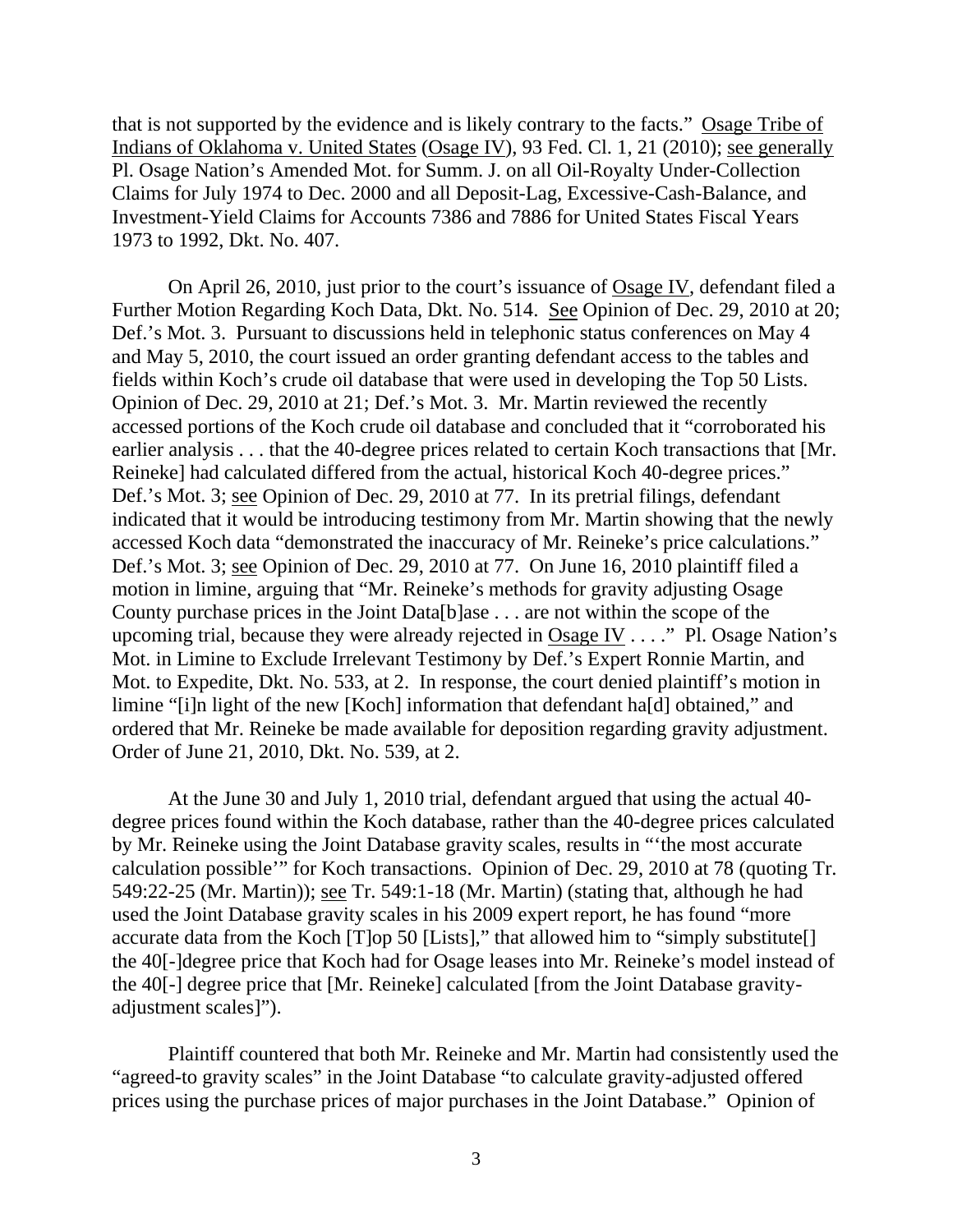Dec. 29, 2010 at 79 (internal quotations omitted). Citing the Rebut<sup>[t]</sup>al Expert Report of Daniel T. Reineke, P.E. (Reineke Rebuttal Report or Reineke Rebuttal Rpt.), Dkt. No. 547, plaintiff argued that using the Koch 40-degree prices for Koch transactions, while "still using the [J]oint [D]atabase gravity scales for all other purchasers[,] skews the gravity adjustments in favor of the United States." Pl. Osage Nation's Post-Trial Br. (Pl.'s Br.), Dkt. No. 570, at 17 (quoting Reineke Rebuttal Rpt. 2). Mr. Reineke's Rebuttal Report also stated that "[i]f 40-degree price data were available for all major purchasers in the [J]oint [D]atabase, so that Mr. Martin's new approach could be applied consistently, it is likely that prices from one or more of those other purchasers would offset the changes in Koch prices Mr. Martin is making." Reineke Rebuttal Rpt. 2; see Pl.'s Br. 17 ("[O]dds are that if similar data were available for another major purchaser, the data would go the other way.").

The court did not view the existence of any potential agreement "between the experts regarding the use and application of the Joint Database gravity-adjustment scales prior to the identification of the Koch 40-degree prices" as governing the parties' dispute. Opinion of Dec. 29, 2010 at 81. Instead, the court emphasized the government's refusal "to assist plaintiff in developing the Top 50 List information or any other information about offered prices by major purchasers." Id. The court found it "appropriate" to limit the application of the "40-degree prices Mr. Martin identified in the Koch database . . . [to] the calculation of damages based on the Koch Top 50 List prices." Id. Holding that defendant "may not now use the Koch information to reduce plaintiff's damages based on the Joint Database," the court ordered the parties to "calculate damages using the 40 degree prices that are found in the Koch database for Koch Top 50 List transactions and otherwise [to] calculate damages based on the 40-degree prices calculated by Mr. Reineke using the Joint Database gravity-adjustment scales." Id.

## II. Legal Standards

Rules 59(a) and 60(b) of the Rules of the Court of Federal Claims (RCFC) set forth the applicable standard for reconsideration and relief from final judgments or orders. RCFC 59(a) states:

The court may . . . grant . . . a motion for reconsideration on all or some of the issues--and to any party--as follows: (A) for any reason for which a new trial has heretofore been granted in an action at law in federal court; (B) for any reason for which a rehearing has heretofore been granted in a suit in equity in federal court; or (C) upon the showing of satisfactory evidence, cumulative or otherwise, that any fraud, wrong, or injustice has been done to the United States.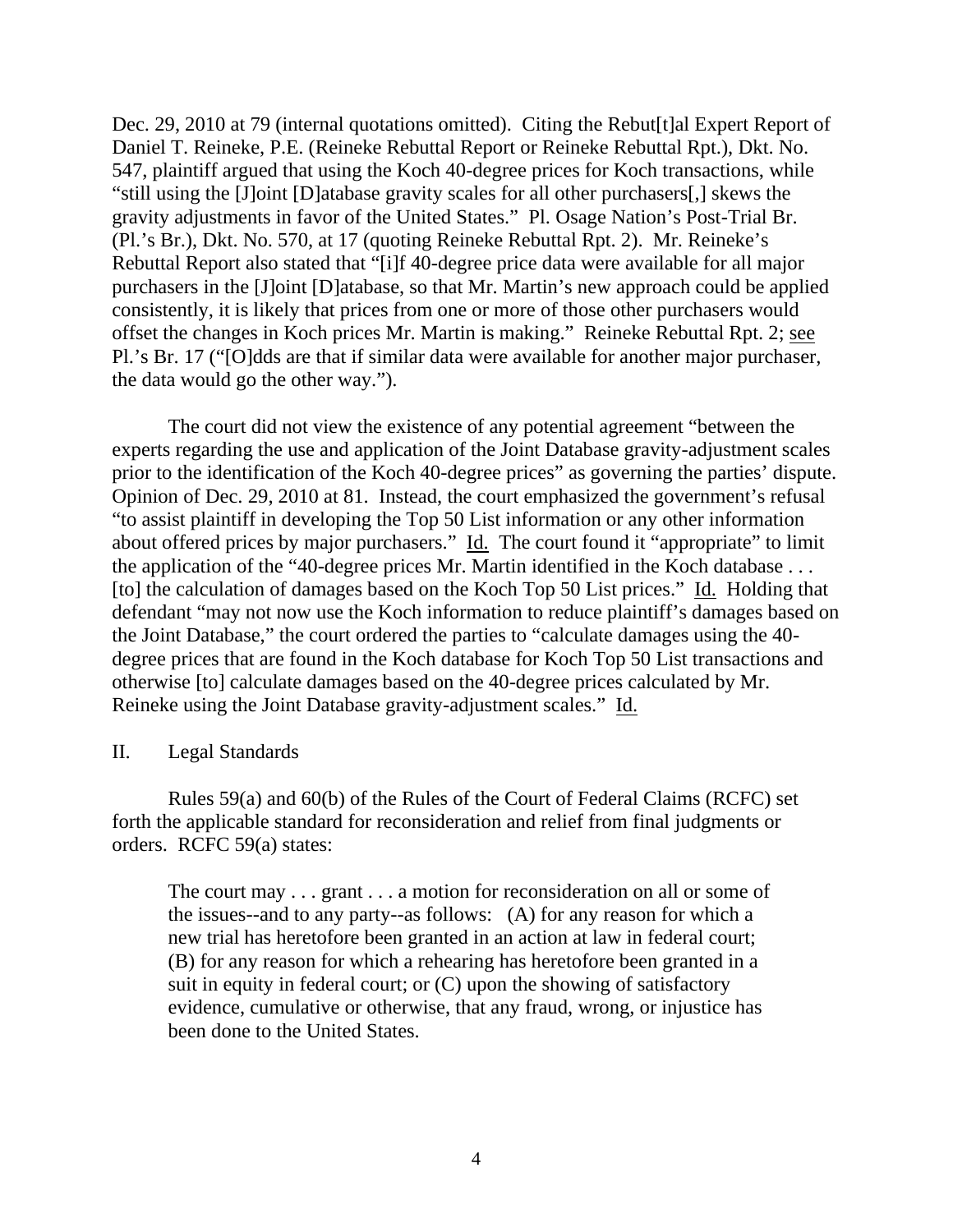RCFC 59(a)(1). RCFC 60(b) provides that relief from a final judgment, order or proceeding may be granted "[o]n motion and just terms," for certain enumerated reasons, RCFC 60(b), including "any other reason that justifies relief," RCFC 60(b)(6).

"The decision whether to grant reconsideration lies largely within the discretion of the [trial] court." Yuba Natural Res., Inc. v. United States, 904 F.2d 1577, 1583 (Fed. Cir. 1990). "The movant . . . must do more than merely reassert[] arguments which were previously made and carefully considered by the court," Bannum, Inc. v. United States, 59 Fed. Cl. 241, 243 (2003) (alteration in original) (internal quotation omitted), and "[t]he court must consider such motion with exceptional care," Henderson Cnty. Drainage Dist. No. 3 v. United States, 55 Fed. Cl. 334, 337 (2003) (internal quotation omitted). "[T]he moving party must show: (1) the occurrence of an intervening change in the controlling law; (2) the availability of previously unavailable evidence; or (3) the necessity of allowing the motion to prevent manifest injustice." Matthews v. United States, 73 Fed. Cl. 524, 525 (2006). A party seeking reconsideration on the ground of manifest injustice cannot prevail unless it shows that the injustice is "apparent to the point of being almost indisputable." Griffin v. United States, 2010 WL 4871495, at \*5 (2010) (internal quotation omitted).

## III. Discussion

Defendant contends that the court's decision to limit the application of the "40 degree prices Mr. Martin identified in the Koch database . . . [to] the calculation of damages based on the Koch Top 50 List prices," Opinion of Dec. 29, 2010 at 81, results in manifest injustice, Def.'s Mot. 6. The cases defendant cites to support this claim do not involve extreme breaches of trust, as are present here. It is not clear to the court, given defendant's breaches of trust as well as defendant's failure to assist in supplementing the records available to quantify the damages owed to the beneficiary, that defendant is entitled to reduce the damages it owes plaintiff by relying on data derived from the tables and fields within Koch's crude oil database that were used in developing the Top 50 Lists--data that was located and made available entirely through the efforts of the Tribe, the trust beneficiary.

However, given the fact that the admission of the relevant evidence was permitted by the court, see Def.'s Mot. 9, the court now determines that defendant shall be permitted to use the 40-degree prices found within the Koch database "regardless of whether those damages were calculated from prices from the Top 50 [L]ists," id. at 10.

Consistent with the court's reconsideration of this issue, the PARTIES SHALL FILE a new damages calculation at or before 5:00 p.m. EST, Friday, February 11, 2011. If the parties disagree regarding the foregoing calculation, the PARTIES SHALL FILE a detailed statement explaining the basis of the parties' disagreement at or before 5:00 p.m. EST, Monday, February 14, 2011. Absent a disagreement regarding the foregoing